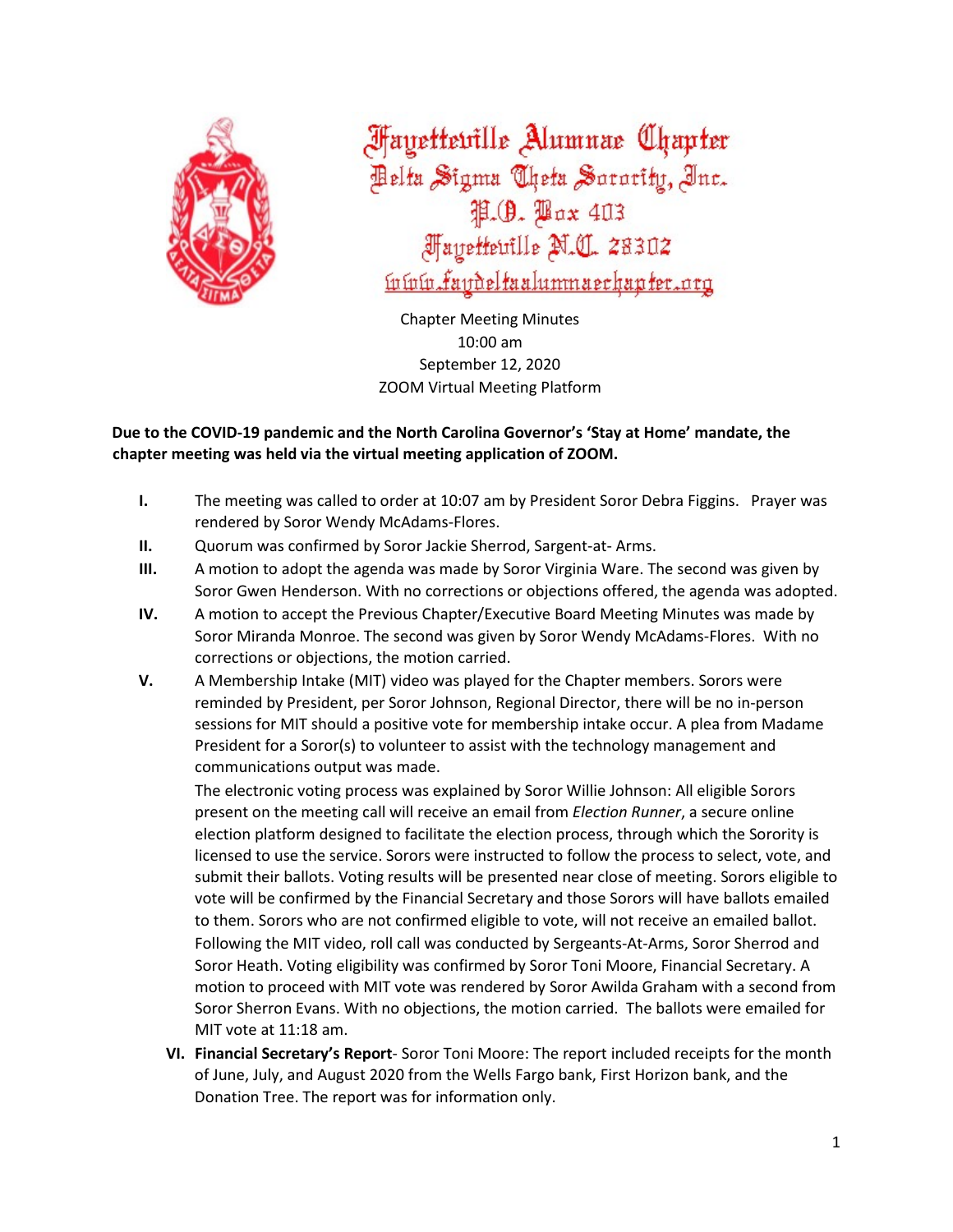- **VII. Treasurer's Report:** Soror Jerial Bogan: The report was for information only. Sorors were redirected to the Chapter's website, "Financial Reports" tab, to review the Revenue and Expense reports for the months of June, July, and August in their entirety.
- **VIII. Reflections:** Soror Virginia Ware brought reflections on "Sincere Love" and Soror Gwen Brown brought reflections on "Our Friend."
- **IX. Correspondences**: Soror Sheree Davis: The receipt of 'Thank-You' cards was acknowledged from Sorors Brown, Wheeler, Fulton, Miller-Bernard and Walker. A letter and card were received from Brittany Watkins, Miss Jabberwock. An acknowledgment from the Susan B Coleman Breast Cancer Society was received.

# **X. Committee Reports:**

- **i. Five-Point Programmatic Thrust**
	- 1. **Economic Development:** No update
		- **a. Adopt-a-Site**: No update
	- 2. **Educational Development:** No update
		- **a. Arts and Letters:** Sorors will receive a flyer concerning the 2021 Book Club readings
		- **b. Delta Academy:** No updates
		- **c. Jabberwock:** Souvenir booklets were not printed for patrons and supporters. Interested persons in receiving one can contact Soror Tammy Pippen.
		- **d. Risk Management**: no update
	- 3. **International Awareness and Involvement:** No update
	- 4. **Physical and Mental Health:** No update
		- **a. Healthy lifestyles:** Flyers will be sent to Sorors accordingly.
	- 5. **Political Awareness and Involvement/Social Action:** The Sorority hosted its first virtual candidates' forum via Facebook Live September 8, 2020 with Judge Mark Davis, moderated by Soror Sheree Davis and Judge Toni King. It was very well received. On September 22, 2020 at 7pm, a second virtual forum will be hosted via Facebook.com/Fayalumnaedeltas with invitees: Sen. Kirk DeViere (Senate District 19), Mr. Sev Palacios (candidate for State Senate District 21), and Sen. Ben Clark (Senate District 21). Future event dates are planned for September 24, October 6, 8, and 13 from 7-8pm. Details to be sent.
- **ii. Program Planning and Development:** No updates
- **iii. Internal Committees:**
	- **1. Collegiate:** Soror Miller-Bernard The Pyramid Induction Ceremony was conducted for the Delta Xi Chapter of Delta Sigma Theta Sorority, Inc. of Fayetteville State University on September 9, 2020. Twenty-four (24) young ladies were inducted.
	- **2. Finance:** No updates
	- **3. Fundraising:** Soror Judith Waddell reminded Sorors of the three (3) options available to send money for the Donation Tree: 1) Single Payment of \$100.00. The first 50 Sorors to donate will be recognized at the October chapter meeting. 2) Two installments of \$50.00 each. 3) Four installments of \$25.00 each. The final Deadline for donations will be the December Chapter meeting.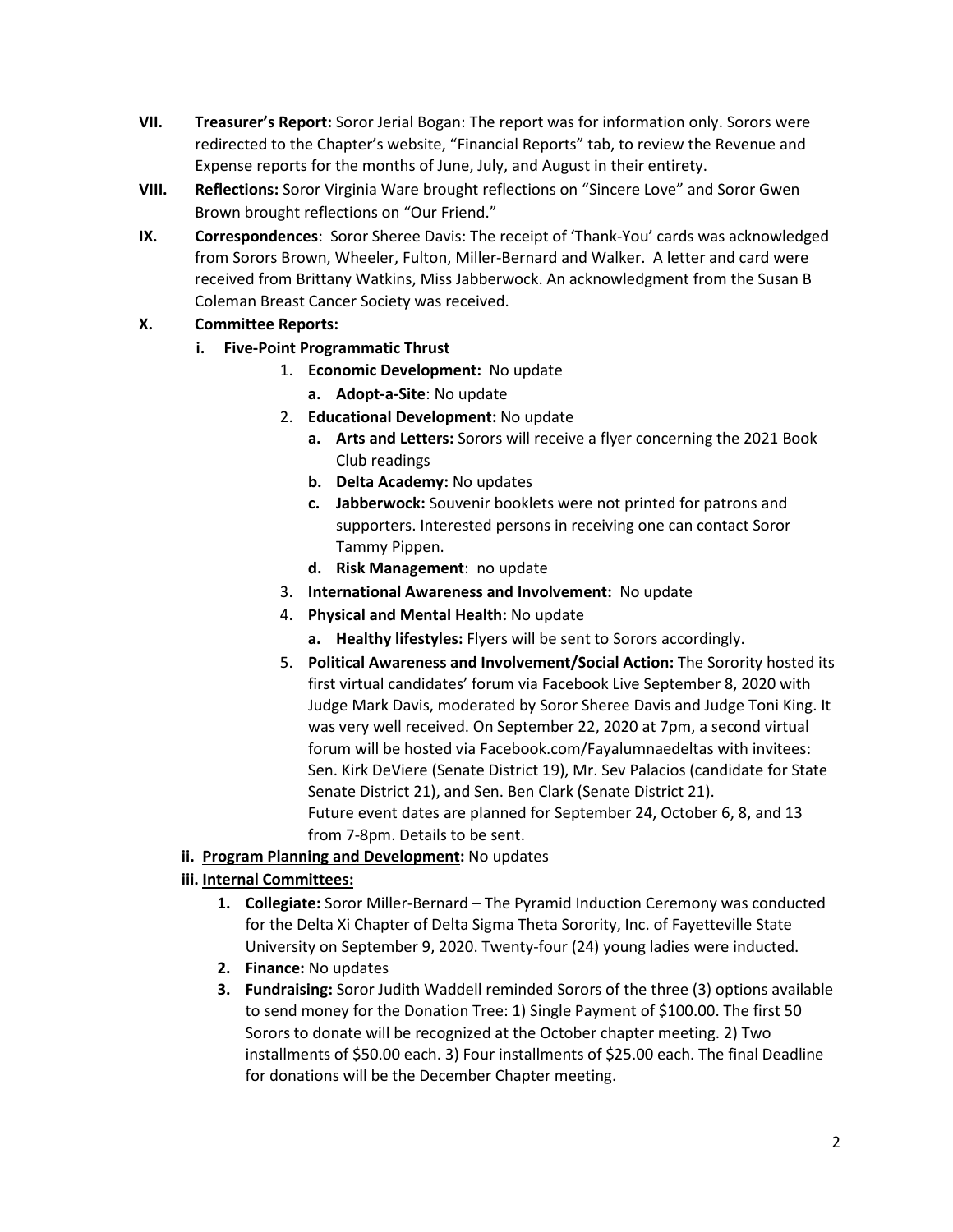- **4. Habitat for Humanity:** Soror Latiki Gray All volunteer dates have been cancelled until further notice.
- **5. Hospitality:** Soror Wendy McAdams-Flores notifications of the hospitalization of Soror Gwinette's husband, the passing of Soror Boyd's mother, and successful surgery of Soror Robinson's husband were provided.
- **6. Membership:** Soror Awilda Graham "Happy Birthday" to the September Sorors. *"Happy 67th Chapter Anniversary"* to the Sorors of Fayetteville Alumnae Chapter! The Chapter conducted a successful Delta Dear Drive-Thru. Ninety-eight (98) Delta Dears participated (four [4] have yet to receive their gifts). If there are any new Sorors achieving/reaching the Delta Dear status, please submit your name(s) to Soror Graham.
- **7. MIT Vote Results:** Soror Willie Johnson There were 101 Sorors confirmed eligible to vote for membership intake activities. Ninety-eight (98) ballots were emailed. Three eligible Sorors did not have an email address and therefore could not receive an electronic ballot. Ninety-one (91) electronic ballots were returned. Sorors were reminded: to proceed with new membership intake activities, 2/3 of the votes casted were required to support new membership intake activities.

**The voting results**: Yes – 64, N0 – 27. The 2/3 voting requirement needed to support membership intake = 65.3 votes. This vote did not support conducting membership intake activities.

After disclosure of the voting results, it was discovered because of email discrepancies, some of the eligible Sorors did not receive their electronic ballots. Their emails were compared to the listed emails in the **Red Zone**: some were found to be correct, but not captured on the local listserv, the other email was incorrect. It was revealed the email roster used by Chapter for correspondence was locally maintained and updated, and it did contain the correct email for all the Sorors. Much discussion ensued whether to allow these Sorors, in addition to the eligible Sorors without email addresses, to cast their vote via text message, since the results had already been announced. After the objections, questions of validity, and the integrity of the process were heard and addressed, it was determined 1) That all eligible Sorors have a right to vote and should be afforded the opportunity to have their vote counted. 2) Given this was the Chapter's first virtual election, it was a learning process, of which the "glitches" and shortcomings were addressed with transparency, but Sorors should not be penalized because of the failings. 3) To minimize future email discrepancies, it is most appropriate to use email listservs generated from the Red Zone rather than creating and maintaining separate local ones. This would require Sorors to keep contact information updated or risk receipt of all electronic correspondence nationally and locally.

After discussion with Parliamentarian, Soror Lila Washington, a motion was made by Soror Vera Bell to proceed with the election process by allowing the number of votes cast electronically and via text to be counted for consideration of conducting membership intake. The motion was seconded my Soror Miranda Monroe. The affected Sorors were then given the opportunity to cast their vote via text message to Soror Johnson, administrator of the voting process.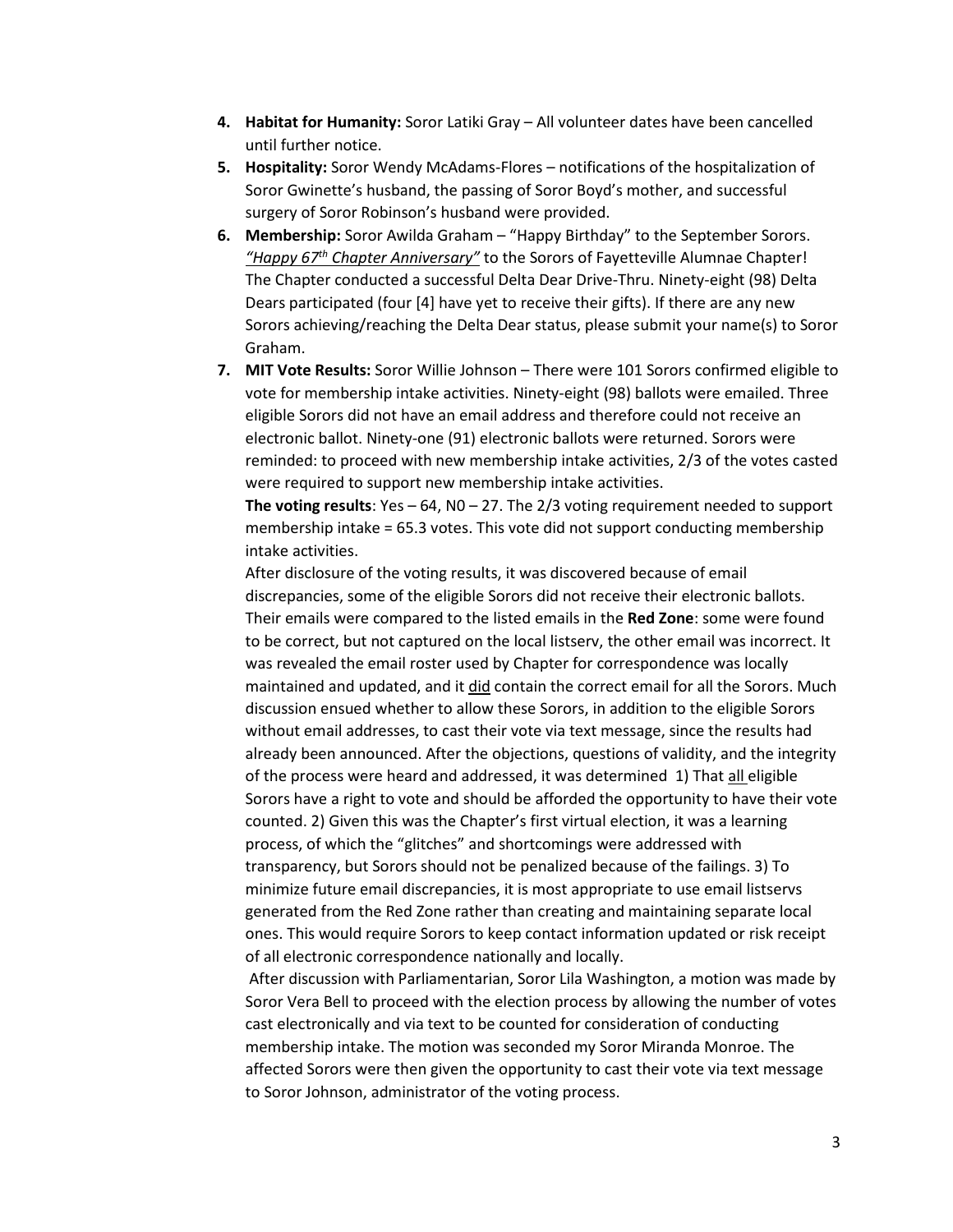**Final voting tallies:** One hundred one (101) Sorors present were eligible to vote. Sixty-nine (69) votes YES; twenty-eight (28) votes No. The two-thirds (2/3) vote requirement needed to support membership intake = 67.3. This vote did support proceeding with membership intake. The final decision will be forwarded the Regional Director for her review and her approval by President Figgins.

**8. Nominating:** Soror Amanda Williams read the responsibilities of the Nominating committee to the Chapter. Qualification requirements for membership on the Minerva Circle were read to the Chapter. Test ballots for the Minerva Circle will be sent by Soror Johnson September 25-26 to preclude/troubleshoot any email glitches prior to the election of the Minerva Circle members. Nominations from the floor were received.

### **Nomination results**:

**Leader of the Minerva Circle:** Soror Nadine Miller-Bernard, Soror Miranda Monroe **Keeper of the Muses and Graces:** Soror Sharon McNair

**Convenor of the Odyssey:** Soror Quinsentina James, Soror Melanie Shorter, Soror Monica Strange

**Nine Jewels:** Sorors Mia Watson, Sheree Davis, Virginia Ware, Penny Monroe, Renee Ellis, Monica Strange, Antoinette Howard, Sherron Evans, Quinsentina James, Gail McDowell, Latiki Gray, Wendy Flores, LaShonda Williamson, Latoya Gordon, Nicole Spivey, Awilda Graham, Teresa Wright, Mindy Howard, Erin White, Debra Teasley, Yvette Bullard, Sylvia McPherson, Carolyn Gomez, Ulett Benson, Tamar Foster, Charlene Evans, Lola Brooks Williams, Felicia Smith

### **Minerva Circle elections will take place at the October chapter meeting.**

#### **XI. Unfinished Business:** Madam President

- The Big Hat Brunch sponsored by the Fort Bragg Chapter DST has been rescheduled for March 27, 2021. Previously purchased tickets will be honored. Any Sorors wishing refunds are asked to contact Madame President or any Ft. Bragg Soror.
- Sorors not receiving Chapter emails are asked to notify Madame President.
- All Chapter Compliance materials have been successfully submitted to the Red Zone.
- Founders Day gifts still have not been received from Soror Telia Virgin, Chair of Area Founders Day 2020. A potential delivery date is unknown.

## **XII. New Business:** Madam President

Delta Heritage Celebration will take place 9/1/20 – 4/30/21. Activities/events will highlight accomplishments of Chapters' community activities. May 1, 2021 is the deadline for activity submissions. Awards will be presented at the 55<sup>th</sup> National Convention in Atlanta, Ga.

#### **XIII. Announcements:** None.

## **XIV. Adjournment:**

The motion to adjourn was made by Soror Jackie Sherrod. A second was given by Soror Virginia Ware. The motion was carried and the meeting was adjourned at 1:04pm.

#### **Respectfully Submitted by**